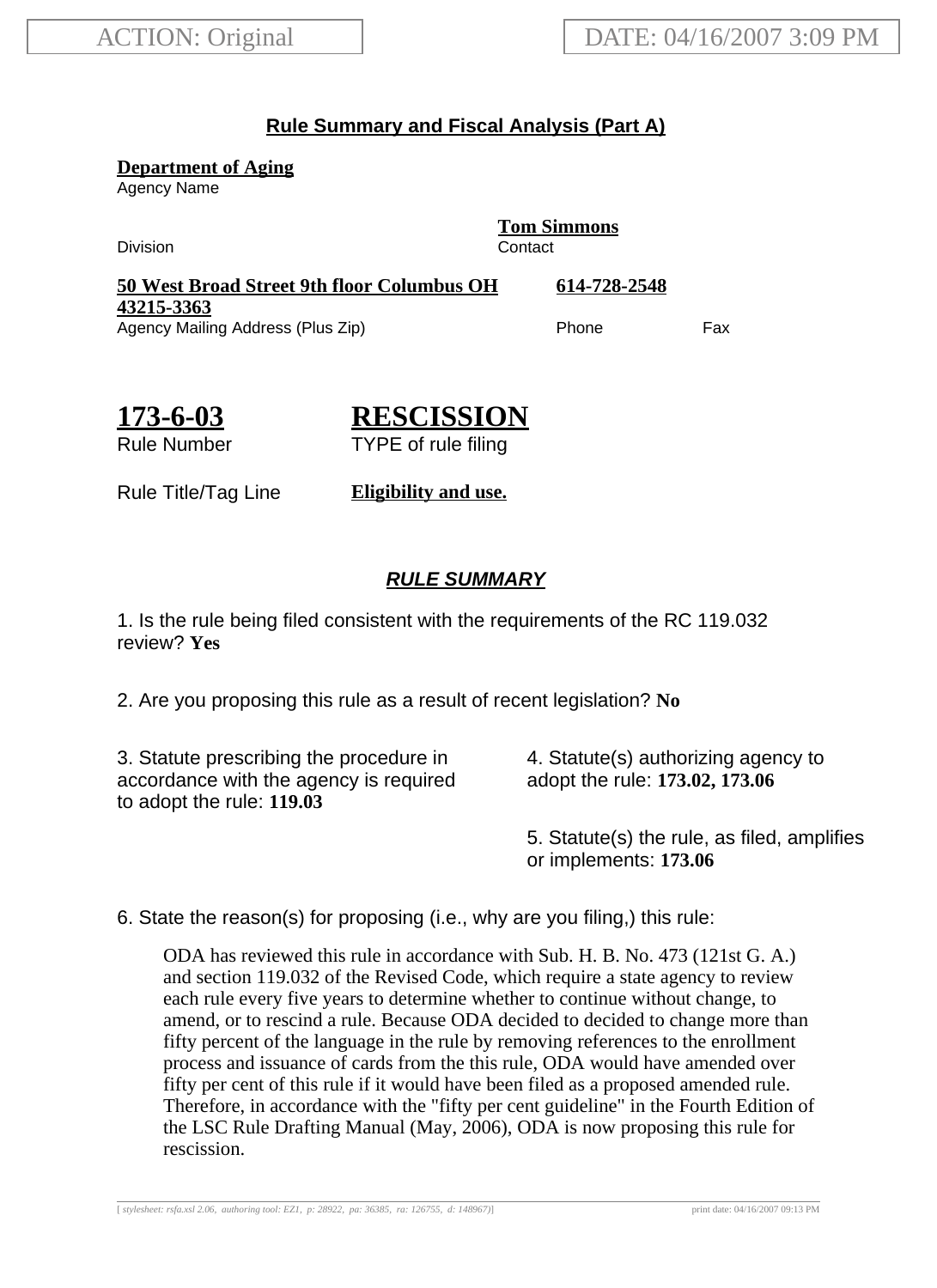Simultaneous filings will propose new rule 173-6-02 of the Administrative Code to replace the content of paragraph (A) of this rule and rules 173-6-03 and 173-6-04 of the Administrative Code for the rest of the language in this rule.

7. If the rule is an AMENDMENT, then summarize the changes and the content of the proposed rule; If the rule type is RESCISSION, NEW or NO CHANGE, then summarize the content of the rule:

This rule proposed for recission provides the criteria for eligibility for the Golden Buckeye program and also some other information about the enrollment/application program and usage of the Golden Buckeye Card. Because this rule is being proposed for rescission, the language concerning eligibility can now be found in proposed new rule 173-6-02 of the Administrative Code and the language concerning enrollment can now be found in proposed new rules 173-6-03 and 173-6-04 of the Administrative Code.

8. If the rule incorporates a text or other material by reference and the agency claims the incorporation by reference is exempt from compliance with sections 121.71 to 121.74 of the Revised Code because the text or other material is **generally available** to persons who reasonably can be expected to be affected by the rule, provide an explanation of how the text or other material is generally available to those persons:

*This response left blank because filer specified online that the rule does not incorporate a text or other material by reference.*

9. If the rule incorporates a text or other material by reference, and it was **infeasible** for the agency to file the text or other material electronically, provide an explanation of why filing the text or other material electronically was infeasible:

*This response left blank because filer specified online that the rule does not incorporate a text or other material by reference.*

10. If the rule is being **rescinded** and incorporates a text or other material by reference, and it was **infeasible** for the agency to file the text or other material, provide an explanation of why filing the text or other material was infeasible:

*This response left blank because filer specified online that the rule does not incorporate a text or other materials by reference.*

11. If **revising** or **refiling** this rule, identify changes made from the previously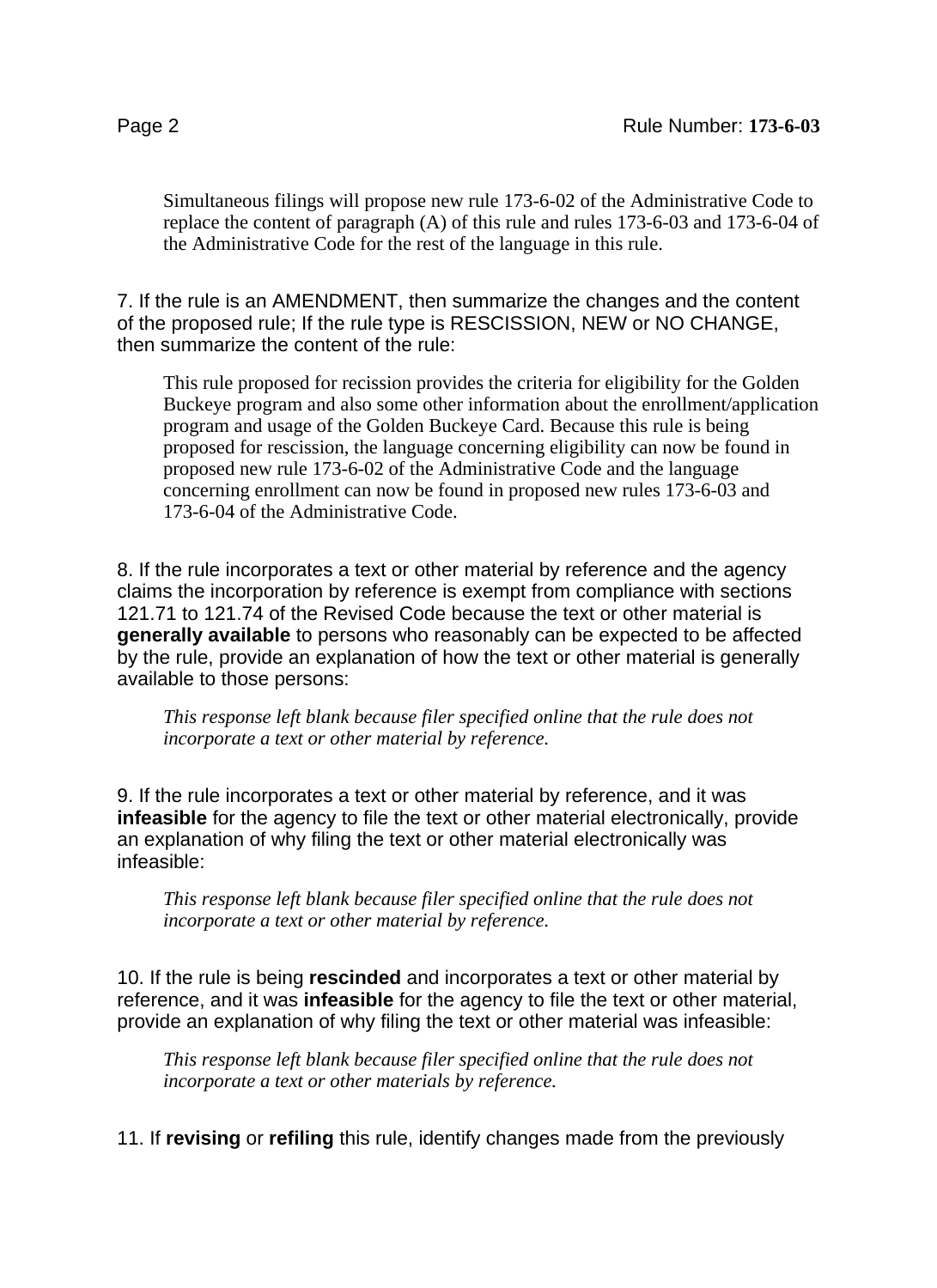filed version of this rule; if none, please state so:

*Not Applicable.*

## 12. 119.032 Rule Review Date: **4/16/2007**

(If the rule is not exempt and you answered NO to question No. 1, provide the scheduled review date. If you answered YES to No. 1, the review date for this rule is the filing date.)

NOTE: If the rule is not exempt at the time of final filing, two dates are required: the current review date plus a date not to exceed 5 years from the effective date for Amended rules or a date not to exceed 5 years from the review date for No Change rules.

## **FISCAL ANALYSIS**

13. Estimate the total amount by which this proposed rule would **increase / decrease** either **revenues / expenditures** for the agency during the current biennium (in dollars): Explain the net impact of the proposed changes to the budget of your agency/department.

This will have no impact on revenues or expenditures.

\$0.00

ODA anticipates that this proposed recission will have no impact upon the budget of ODA established by the Ohio General Assembly.

14. Identify the appropriation (by line item etc.) that authorizes each expenditure necessitated by the proposed rule:

GRF-490-405 Golden Buckeye Card

15. Provide a summary of the estimated cost of compliance with the rule to all directly affected persons. When appropriate, please include the source for your information/estimated costs, e.g. industry, CFR, internal/agency:

ODA does not anticipate any cost of compliance to any individual or entity concerning this rule that is being proposed for rescission.

16. Does this rule have a fiscal effect on school districts, counties, townships, or municipal corporations? **No**